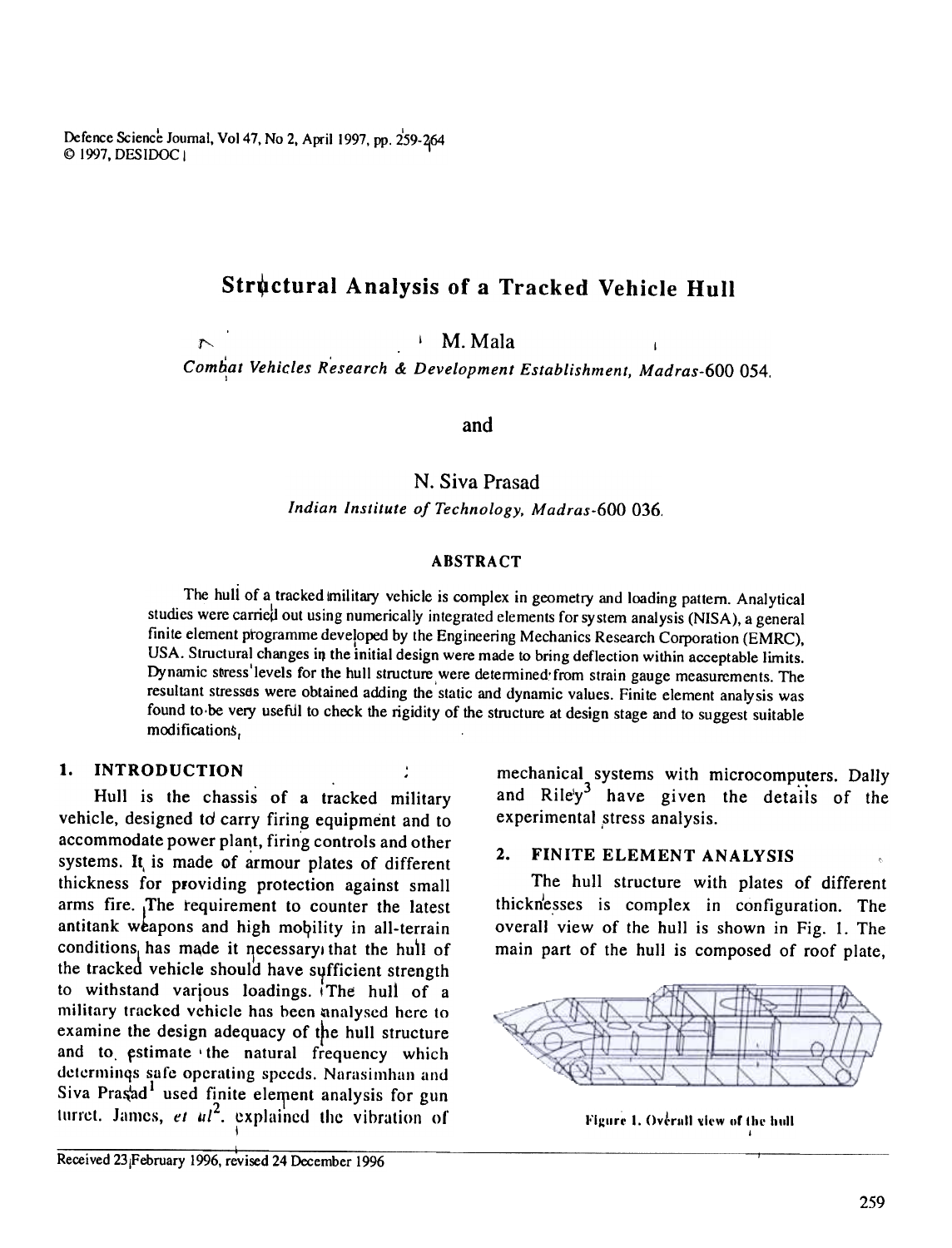

Figure 2. Finite element model of the hull

sponson side plate. sponson bottom plate. hull side plate and floor plate. Stiffeners are welded to the hull plates at various locations to provide rigidity to the structure. The vehicle is required to run under various terrain conditions and the loading pattern is complex. Conventional methods are inadequate to solve problems of this kind, Finite element analysis and economical analysis methods are reliable and well-suited for the development and optimisation of automotive structures. Numerically integrated elements for system analysis (NISA) - a general purpose finite element program4 has been used for stress analysis of the hull structure.

### 2.1 Discretisation

The hull structure is discretised as shown in Fig. 2. Both quadrilateral and triangular shell elements are used in the model. The stiffeners are

|           | modelled using three-dimensional (3-D) beam |  |
|-----------|---------------------------------------------|--|
| elements. |                                             |  |

| No. of nodes                        |       | $= 2111$ |
|-------------------------------------|-------|----------|
| No. of quadrilateral shell elements | $=$   | 1921     |
| No. of triangular shell elements    |       | 125      |
| No. of $3-D'$ beam elements         |       | 374      |
| No. of elements                     | $l =$ | 2420     |
| Total degree of freedom             |       | 12582    |
|                                     |       |          |

The model has been checked' for element connectivity, element distortion, element normal distortion and boundary check.

#### 2.2: Analysis

As the tracked vehicle is supported on torsion bars, it is assumed that the hull is fixed at torsion bar anchor points, This will be the extreme case of suspension locking when all the load will be taken by the hull structure alone. Two load cases are considered in the analysis

(i) Case 1: Dead loads and weight of the vehicle.

 $\overrightarrow{C}$  Case 2: Dynamic loads due to track tension vehicle acceleration and road undulations in addition to dead loads and weight of the vehicle.

The forces due to the recoil after firing have not been considered as external loads in the present analysis, as the missiles are turned by  $90^\circ$  from the initial axial position and the forces are transmitted



load case-1 Figure 3. Resultant displacement contour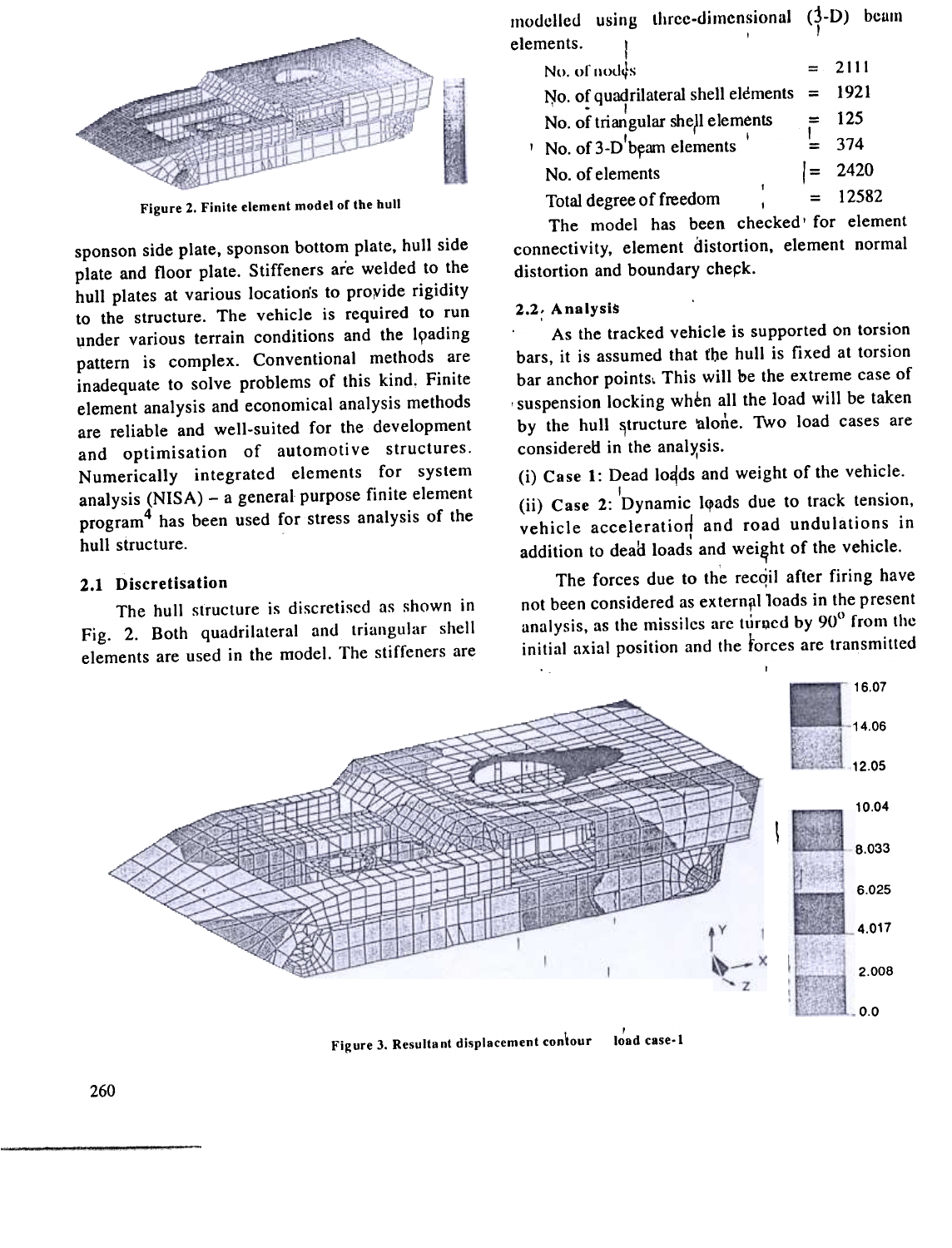#### MALA & SIVA PRASAD : TRACKED VEHICLE HULL



Figure 4. VON<sup>I</sup>Mises stress contour - load case-1



Figure 5. Modified geometry of the hull

to the ground directly by anchoring. The hull is analysed for stress and deflection at various points for load Cases 1 and 2. Resultant displacement contours and Von-Mises stress contours for load Case I are given in Figs 3 and 4. I

# 3. STRUCTURAL OPTIMISA

Based on the results obtained from static analysis of the hull structure, it was found that deflectidn of the roof plate' was above the permissible limits. This has to be minimised for proper operation of any firing equipment. Different geometries were studied to reduce the deflection of the roof plate of the hull. One such geometry is shown 'in Fig. 5. Stiffeners with varying cross

sections are introduced between the top plate and the bottom plate replacing the original stiffeners and additional stiffeners extending from the bottom plate to the side plate. Deflections from the static analysis of this geometry are shown in Fig. 6. It is seen that the deflection of the top plate is well within the permissible limits.

#### 4. VIBRATION ANALYSIS

#### 4.1 Natural Frequencies & Mode Shapes

An  $n$  degree-of-freedom system has  $n$  natural frequencies and for each natural frequency there is a corresponding normal mode shape that defines a distinct relationship between the amplitudes of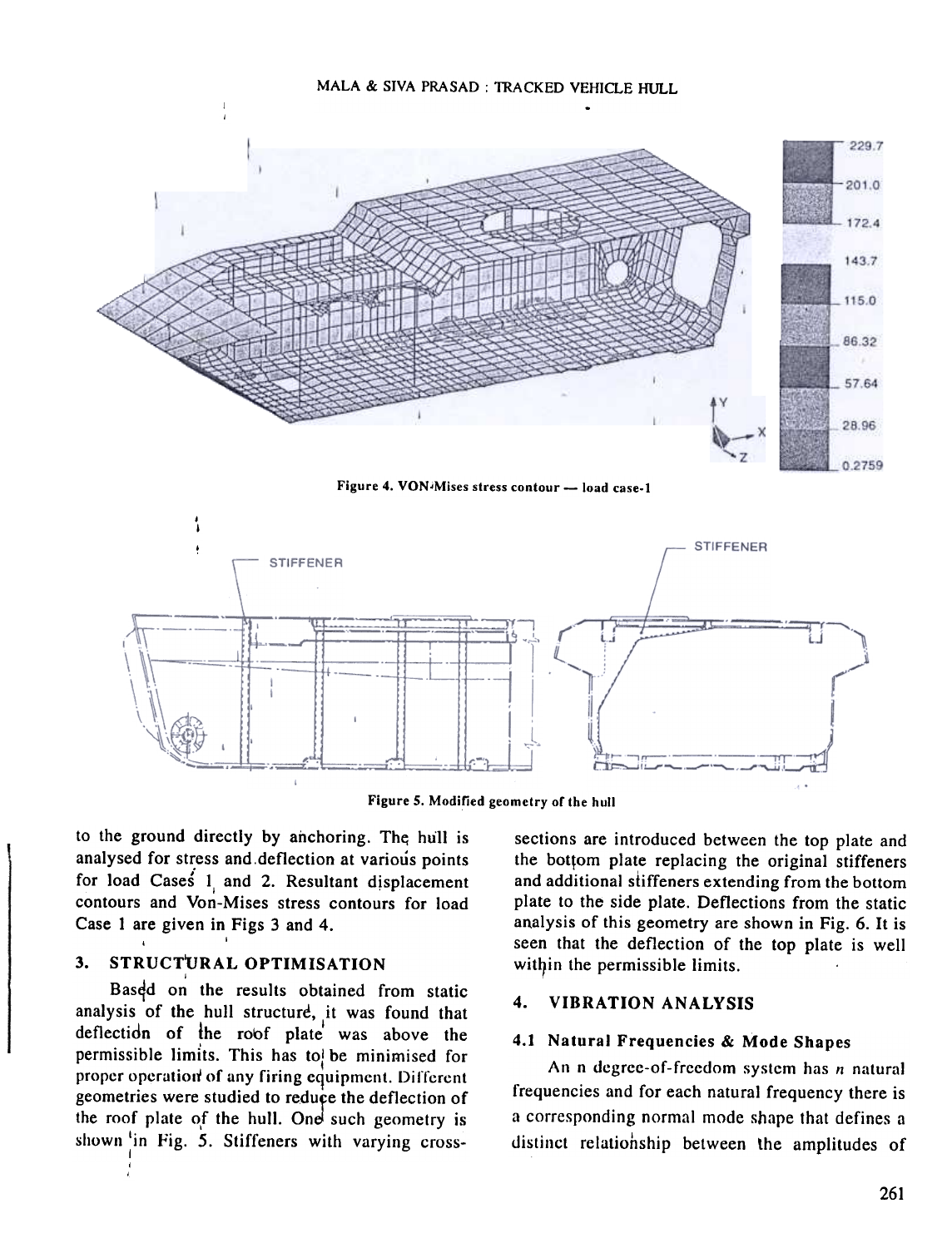

Figrue 6. Resultant displacement contour for modified structure  $-$  load case-1

generalised coordinates for that mode. The squares of the natural frequencies and the corresponding sets of coordinate values describing the normal mode shapes are referred to as eigen values and eigen vectors respectively and they are of fundamental importance in the analysis of free or forced vibration of multi-degree-of-freedom system. Many real systems have damping of less than 20 per cent and for this reason, the eigen values and eigen vectors of multi-degree-offreedom systems are usually determined. Considering undamped free vibration, eigen values are the frequencies to be avoided in actual operation. Besides these eigen values, associated eigen vectors are needed to estimate the dynamic response of a multi-degree-of-freedom system by modal superposition technique.



Figure 7. Free vibration analysis of the hull structure: mode 1- 3.77 Hz, mode 2- 4.64 Hz.

### 4.2 Modelling & Analysis

Various loads acting on the hull structure are modelled as lumped masses and undamped free vibration analysis is carried out for the hull structure. Lanczos' method has been employed for solving the problem, as this method permits considerable saving in labour for finding out the first few eigen values of a large size matrix. This is especially true when the eigen values are closely spaced, as in automobile bodies. The first two eigen values and mode shapes are shown in Fig. 7.

# 5. EXPERIMENTAL STRESS ANALYS

I

## 5.1 Strain Gauge Installation & : **Instrumentation**

There has been a need, to evaluate the structural rigidity of the vehicle and the adequationof the stiffeners under severe dynamic excitations due to terrain undulations. The dynamic stress analysis is carried out using strain gauges. Four salient locations have been identified for installing strain gauges. The locations of strain gauges are shown in Fig. 8. Rosette strain gauges at  $45^{\circ}$  have  $\sum_{1}$ been chosen for measurement at points 1 and 2, as the stress fields at these points are unknown. Linear weldable gauges are chosen for points  $3$  and 4, as these are located on stiffener beams and are inaccessible for gauge bonding. Fdr dynamic strain measurement in field trials, the strain gauges are connected to the signal conditioning amplifier and the output of the amplifier has been recorded using a magnetic tape'recorder.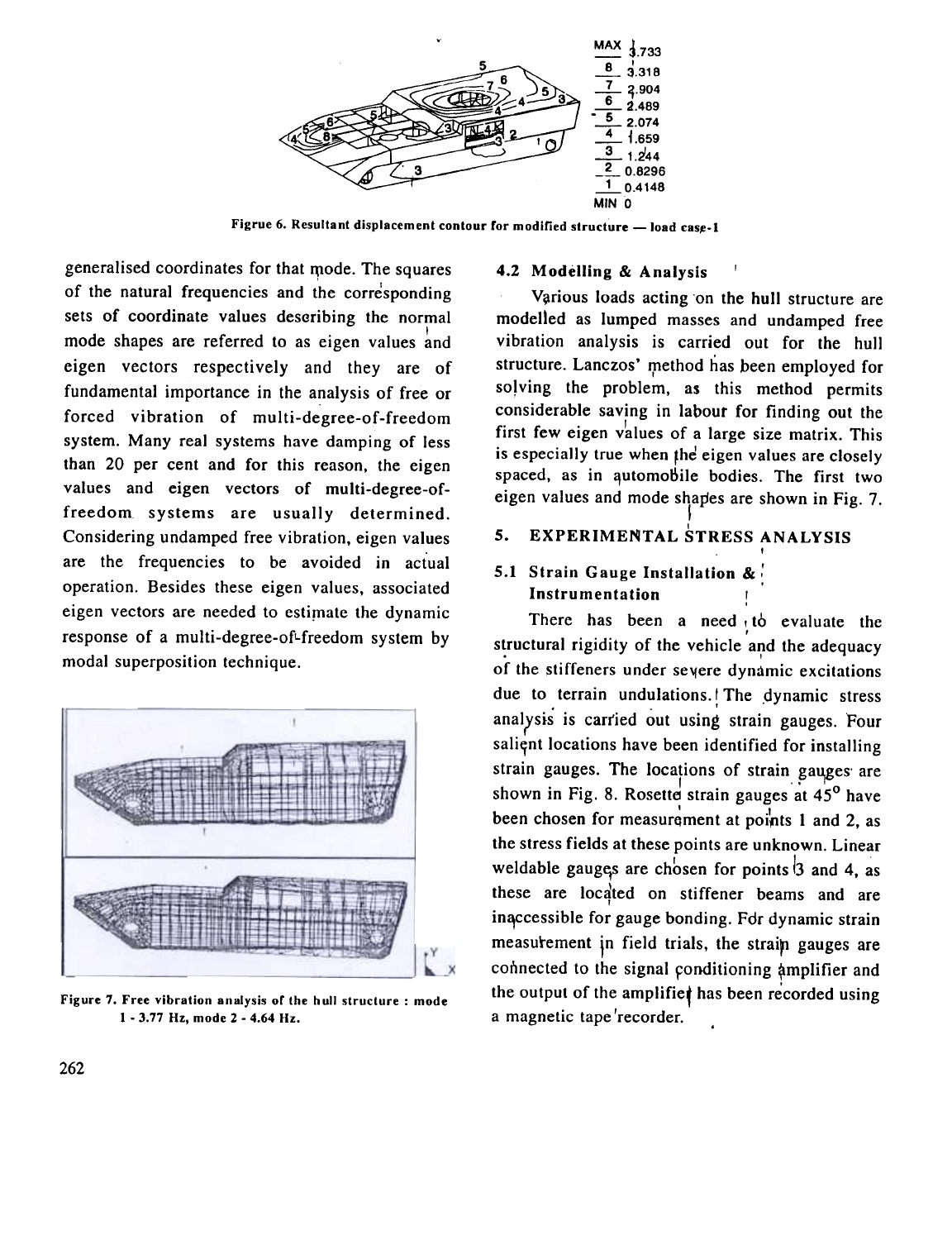#### 5.2 Field Trials |

The vehicle was run on high frequency sinusoidal terrain  $(\pm 125$  mm amplitude, 4000 mm wavelength), cross-country and Aberdeen Provin Ground ( $APG$ ) terrains. The recorder was played back, and typical waveforms indicating the strain variations were stored on a four-channel storage oscilloscope, digitised and transferred to a personal computer. The waveforms for the strain variations \ I at location il, when the vehicle was negotiating sinuspidal terrain and  $\phi$ ross-country, are given in Figs 9 and 10, respectively. The strain and, stress



| Location details                                                    | Roset <sub>te</sub><br>orientation | Angle of the<br>gages i, j &<br>k with<br>respect to<br>global axes | Channel<br>Nos.<br>corresponding<br>to gages i, j<br>& k |
|---------------------------------------------------------------------|------------------------------------|---------------------------------------------------------------------|----------------------------------------------------------|
| Bottom plate<br>near 7th stn.<br>torsion bar (left<br>side of hull) | k                                  | 45, 0, -45                                                          | 1, 2, 3                                                  |
| Side plate near<br>7th stn. torsion<br>bar (right side of<br>hull)  | k                                  | 45, $0, -45$                                                        | 3, 2, 1                                                  |
| Top plate near<br>the slewing ring<br>(centre of hull)              | $\mathbf{I}$                       | Along X axis                                                        |                                                          |
| Top plate near<br>the slewing ring<br>(left side of hull)           |                                    | Along Y axis                                                        |                                                          |
|                                                                     | Y                                  |                                                                     |                                                          |

 $\longrightarrow$  x

( I 1



Figure 9. Strain variation at location 1 when negotiating sinusoidal terrain.



Figure 10. Strain variation at location I when negotiating crosscountry terrain.

values were calculated and it was found that the maximum dynamic stresses at measurement points are well within limits.

#### 6,1 RESULTS & DISCUSSION

-*لا*-<br>During field trials, strain gauges were balanced for zero strain at the static position of the vehicle. This does not mean that the stresses in the vehicle are zero at static position. To measure the static stress, the vehicle has to be built with the strain gauge mounted at the location. The strain gauge instruments have to be balanced and after the structure is built, variations in the strains have to be noted. This process is lengthy and difficult. The static stresses on the vehicle can be ascertained through finite element analysis. The static stresses at each measurement point added to the dynamic stresses give the total stresses on'the vehicle. These